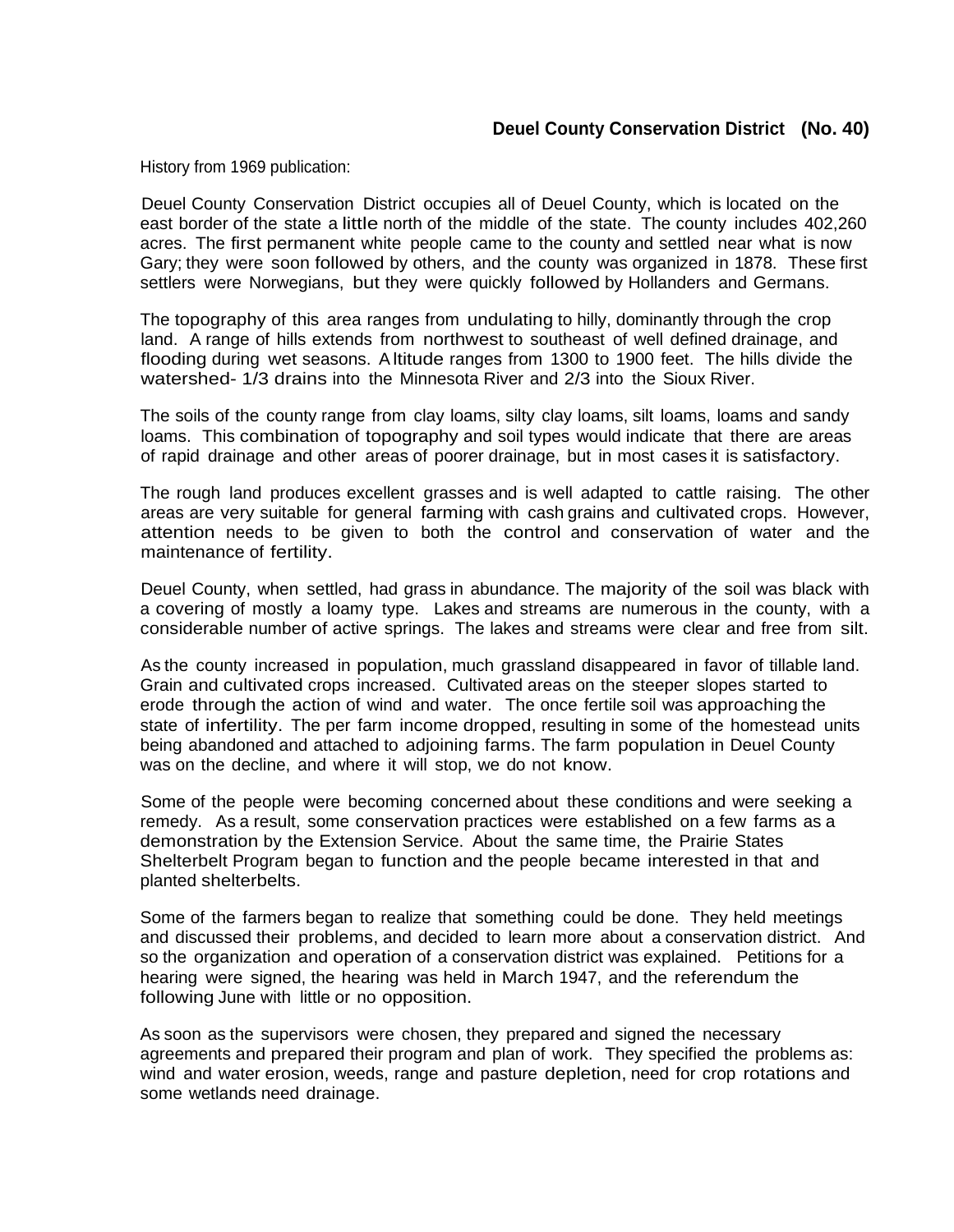Some of the practices promoted to meet these problems included; stubble mulch tillage, using contour and strip cropping, contour pasture furrows, and terraces on steeper lands. Also promoted was gully control by shaping, grass seeding and use of check dams, shrub planting, crops rotated with grass and legumes, tree planting, weed control by mowing or spraying, constructing dams and dugouts for stock water, and to provide for excess drainage through tiles or open drains.

The first board of supervisors were : Ed Kreger, Albert Cizadlo, Floyd Packer, Fred Kaiser and Oswald Mega rd.

Others who were instrumental in promoting the Conservation District were: John Gauger, Elmer Sample, Pierson Toft, George Laberee, Dale King, Herman Peterson, Julius Jessen, Edgar Ensberg,T.S. Walseth, Karl Fromm and Hans Megard.

The 1969 supervisors were: Karl Oswald, Clarence Roecker, Albert Cizadlo, Ed Kreger and Jacob Wentzel.

Updated information provided in 2012:

Several people have served on this Conservation District board since 1969. There has always been quite a lot of interest from the public in serving on the board, and a lot of the elections have had competition with three people running for two positions. This has lead to an influx of new people and new ideas which has kept the Conservation District board leadership fresh and active. People serving as supervisors since 1969 are: Fred Kaiser, Clarence Walter, Dwayne Redlin, Fred Jurgens, Roger Svec, Richard Akin, Loren Schiefelbein, Maynard Piper, Harley Blumke, Alphonse Jaeger, Charles Appelhof, Chad Limberg, Herb Hamann, Darwin Hunt, Doug Toben and Scott Brandenburger.

The 2012 supervisors are: Phyllis Niemann, Lonnie Budahl, Gary Bandemer, Arnold Krause and LeRoy Stohr.

The Deuel County Conservation District Manager is Elois Redlin, who has been employed by the Conservation District since 1982, making it 30 years in 2012.

District Conservationists who have been stationed in Clear Lake include: Floyd Delmage, Hal Cosby, Harlan Threadgold, Howard Minnick,Odell Greene, Karen Cameron-Howell, Kevin Luoma, and presently Val Dupraz. Technicians who have been in Clear Lake include: Harley Huber, Steve Maras, Cheryl Stohr, Michelle Homan, David Yexley,Tom Jones, Deanna Balster and presently Jeremy Thury. Wetland Specialist was Melanie Dickman and is now Amy Mathis.

One of the main activities of the Conservation District is the tree planting program. Since its beginning in 1947, Deuel CD has planted three million trees and shrubs covering 4,600 acres on 2,500 farms. The Conservation District has updated the equipment to better serve the county with limited downtime due to old equipment breakdowns. Tree fabric installation was added in the 1990's as another option to